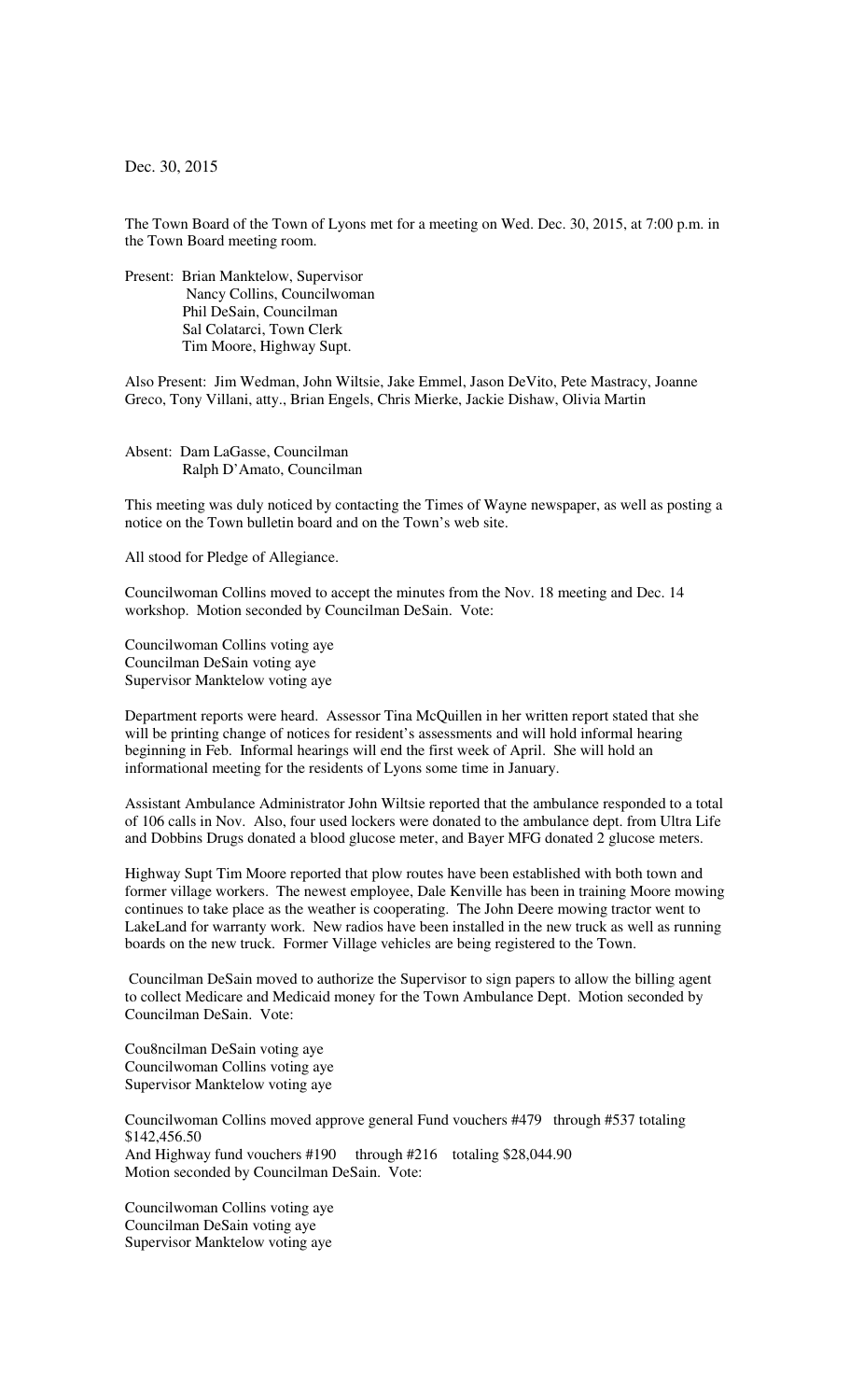Councilman DeSain moved to allow the Supervisor to sign the annual contract with the Wayne County Humane Society. Motion seconded by Councilwoman Collins. Vote:

Councilman DeSain voting aye Councilwoman Collins voting aye Supervisor Manktelow voting aye

On the recommendation of Attorney Mark Butler, Town attorney Tony Villani, with some concerns, suggested that the Town Board once again re-adopt a resolution subject to permissive referendum for the approval of the creation of a Fire District. After a discussion, Councilman DeSain moved the resolution, seconded by Councilwoman Collins and passed unanimously:

## TOWN OF LYONS

## NOTICE OF ADOPTION OF RESOLUTION SUBJECT TO PERMISSIVE REFERENDUM

The following resolutions were re-adopted, nunc pro tunc, on December 30, 2015 and solely for compliance with Town Law 90 following the formation of the Lyons Fire District, which resolutions are subject to permissive referendum:

## Resolutions of Approval of Creation of Lyons Fire District

Resolutions approving the creation and establishment of a joint fire district encompassing the whole of the Town of Lyons and the Village of Lyons.

WHEREAS, the Town Board of the Town of Lyons, following a joint public hearing with the Board of Trustees of the Village of Lyons on May 27, 2015 regarding the establishment of joint fire district encompassing the whole of the Town of Lyons and the Village of Lyons, hereby adopts the following resolutions:

RESOLVED, that the Town Board of the Town of Lyons (the "Town") determines that the notice of public hearing on the formation of proposed Lyons Fire District has been properly published, posted and served, and it is further

RESOLVED, that such public hearing was duly held, jointly with the Board of Trustees of the Village of Lyons, and it is further

RESOLVED, that the Town has complied with the provisions of the State Environmental Quality Review Act, and has duly issued its Negative Declaration, and it is further

RESOLVED, that all property and owners in the proposed district are benefited, and it is further

RESOLVED, that all benefited property and owners are located within the proposed district, and it is further

RESOLVED, that formation of proposed Lyons Fire District is in the public interest, and it is further

RESOLVED, that the creation of Lyons Fire District is approved, subject to permissive referendum as provided by law, and it is further

RESOLVED, that the creation of Lyons Fire District is approved, subject to the dissolution of the Lyons Fire Protection District as provided by law and the conditions precedent contained herein, and it is further

RESOLVED, that the boundaries of the said Lyons Fire District shall be as set forth in the attached Schedule A, and it is further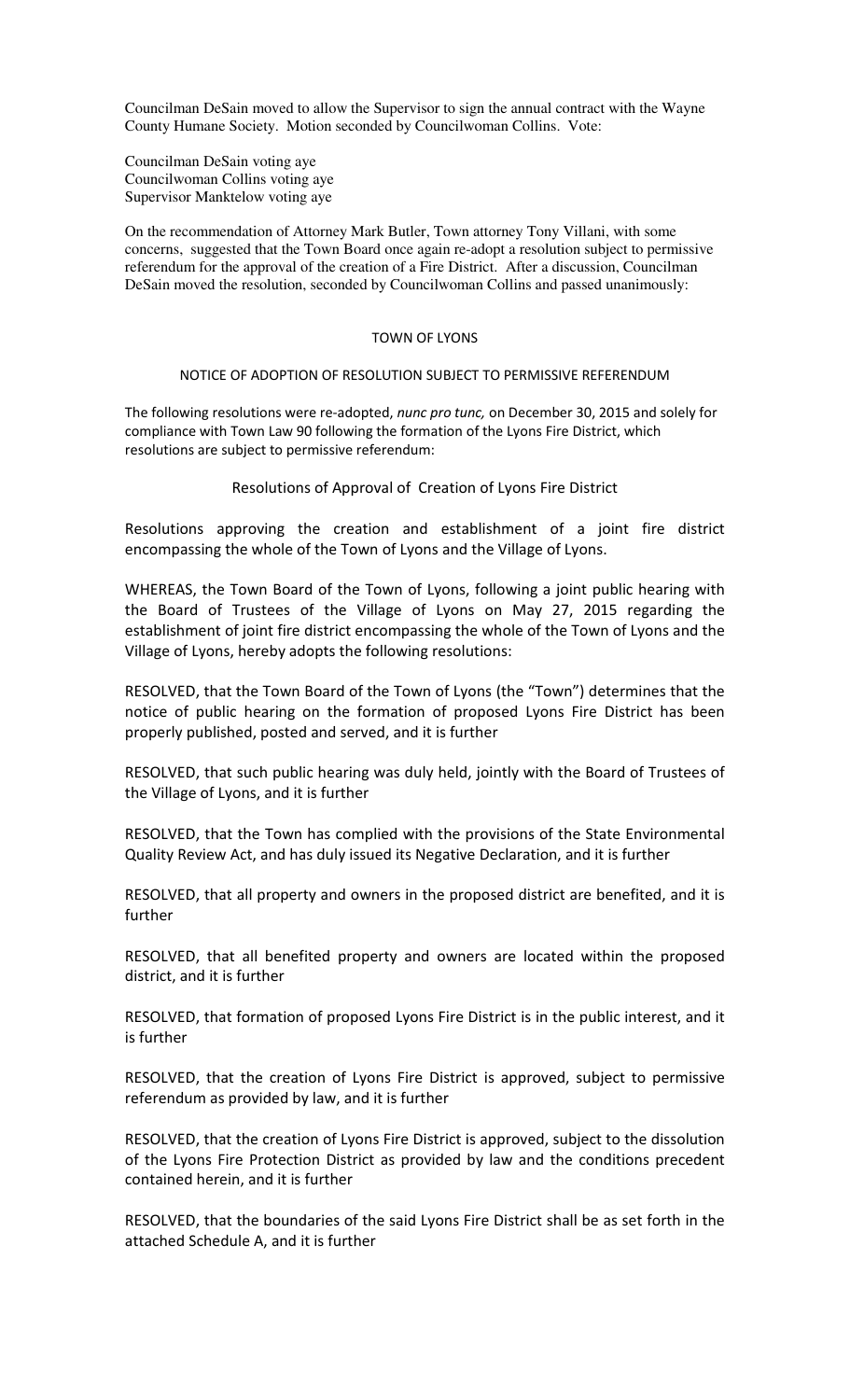RESOLVED, that the said Lyons Fire District shall be governed by a Board of Fire Commissioners to be five (5) in number, and it is further

RESOLVED, that as a condition precedent to the Board of Trustees of the Village of Lyons consenting to the formation of the Fire District that the said commissioners shall be elected in the manner described in Town Law Article 11 and that the initial appointments of commissioners and the initial appointments provided for in Town Law 174 (1) shall be made by the Town Board with all terms ending from such initial appointment on December 31, 2016 and that the first elections to be held pursuant to Town Law 174 (1) shall be held on December 13, 2016, and it is further

RESOLVED, that as a further condition precedent to the Board of Trustees of the Village of Lyons consenting to the formation of the Fire District that the treasurer shall also be initially appointed by the Town Board as provided for herein, and then thereafter elected pursuant to Town Law Article 11, and it is further

RESOLVED, that the provisions of Town Law 189-f pertaining to the acquisition of real property or easement shall not apply, and it is further

RESOLVED, that the Clerk of this Municipality is authorized and directed to publish and post a notice of adoption of this resolution subject to permissive referendum, and it is further

RESOLVED, that as a further condition precedent to the Board of Trustees of the Village of Lyons consenting to the formation of the Fire District that the following residents of the Lyons Fire District shall be appointed by the Town Board of the Town of Lyons as the Board of Fire Commissioners of the Lyons Fire District, with such appointments effective immediately upon the dissolution of the Lyons Fire Protection District, for the term expiring on December 31, 2016:

> Frank Quinn Brian Engels Jim Brady Sergi Bartishevich Crystal Wadhams

and it is further

RESOLVED, that as a further condition precedent to the Village Board of Trustees of the Village of Lyons consenting to the formation of the Fire District that the following resident of the Lyons Fire District shall be appointed by the Town Board of the Town of Lyons as the Treasurer of the Lyons Fire District, with such appointment effective immediately upon the dissolution of the Lyons Fire Protection District, for the term expiring on December 31, 2016:

## Darlene Whitcomb

and it is further

RESOLVED, that as a further condition precedent to the Village Board of Trustees of the Village of Lyons consenting to the formation of the Fire District that immediately upon the dissolution of the Lyons Fire Protection District the Town Clerk is directed to notify each of the appointees of their respective appointments to such Board of Fire Commissioners and as Treasurer, and that the Board of Fire Commissioners shall conduct its First Organizational Meeting within ten (10) days of such dissolution at the Lyons Fire Station, 23 Water St, Lyons, New York on such date and time as the Town Clerk shall so designate, and it is further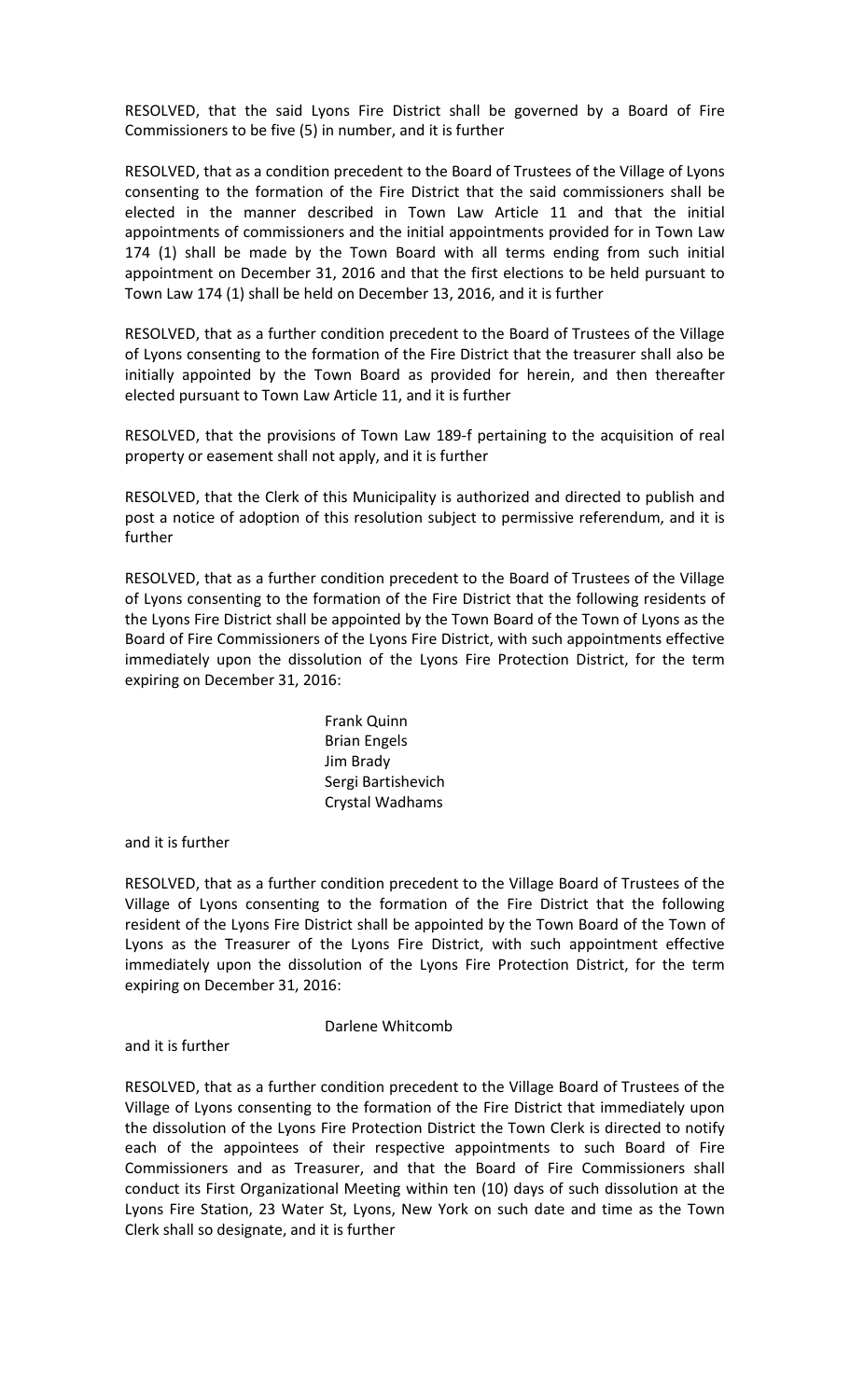RESOLVED, that the Town Clerk is authorized and directed and shall cause to be recorded a certified copy of these resolutions establishing the Lyons Fire District with the Wayne County Clerk within ten (10) days hereof and that when so recorded it shall be presumptive evidence of the regularity and validity of the creation of the Lyons Fire District and of the acts of the Town Board related thereto, and the Town Clerk is further authorized and directed and shall cause to be filed a certified copy of these resolutions establishing the Lyons Fire District with the office of the State Comptroller department of audit and control in Albany, New York within ten (10) days of the dissolution of the Lyons Fire Protection District.

On the resolution:

- 1. \_\_\_\_\_\_\_\_aye\_\_\_\_\_\_\_\_\_\_\_\_\_\_\_\_\_\_\_\_\_ Brian Manktelow, Town Supervisor
- 2. \_\_\_\_\_\_\_absent\_\_\_\_\_\_\_\_\_\_\_\_\_\_\_\_\_\_\_\_\_\_ Dan LaGasse, Councilman
- 3. zaye Nancy Collins, Councilwoman
- 4. absent Ralph D'Amato, Councilman
- 5. \_\_\_\_\_\_\_aye\_\_\_\_\_\_\_\_\_\_\_\_\_\_\_\_\_\_\_\_\_\_ Phil DeSain, Councilman

Sal Colatarci, Town Clerk Town of Lyons

SCHEDULE A

Legal Description

Lyons Fire District

ALL THOSE PREMISES, contained within the boundaries of the whole of the Village of Lyons and the whole of the Town of Lyons as such municipalities existed on January 1, 2015.

Supervisor Manktelow mentioned that the Town has received word that the weight limit on the County House Bridge has been lowered to 5 tons.

Also, Supervisor Manktelow announced that the Village has turned over \$1,525,096.00 to the Town to be used as part of the Village debt district. He also stated that there is some confusion in the community about the debt district. He said the Town will still have obligations that will need to be covered by the debt district funding such as workers compensation cases and Village retirees insurance premiums.

At 8 p.m., Councilwoman Collins moved to go into executive session to discuss the union contract with the highway dept. employees. Motion seconded by Councilman DeSain. Vote:

Councilwoman Collins voting aye Councilman DeSain voting aye Supervisor Manktelow voting aye